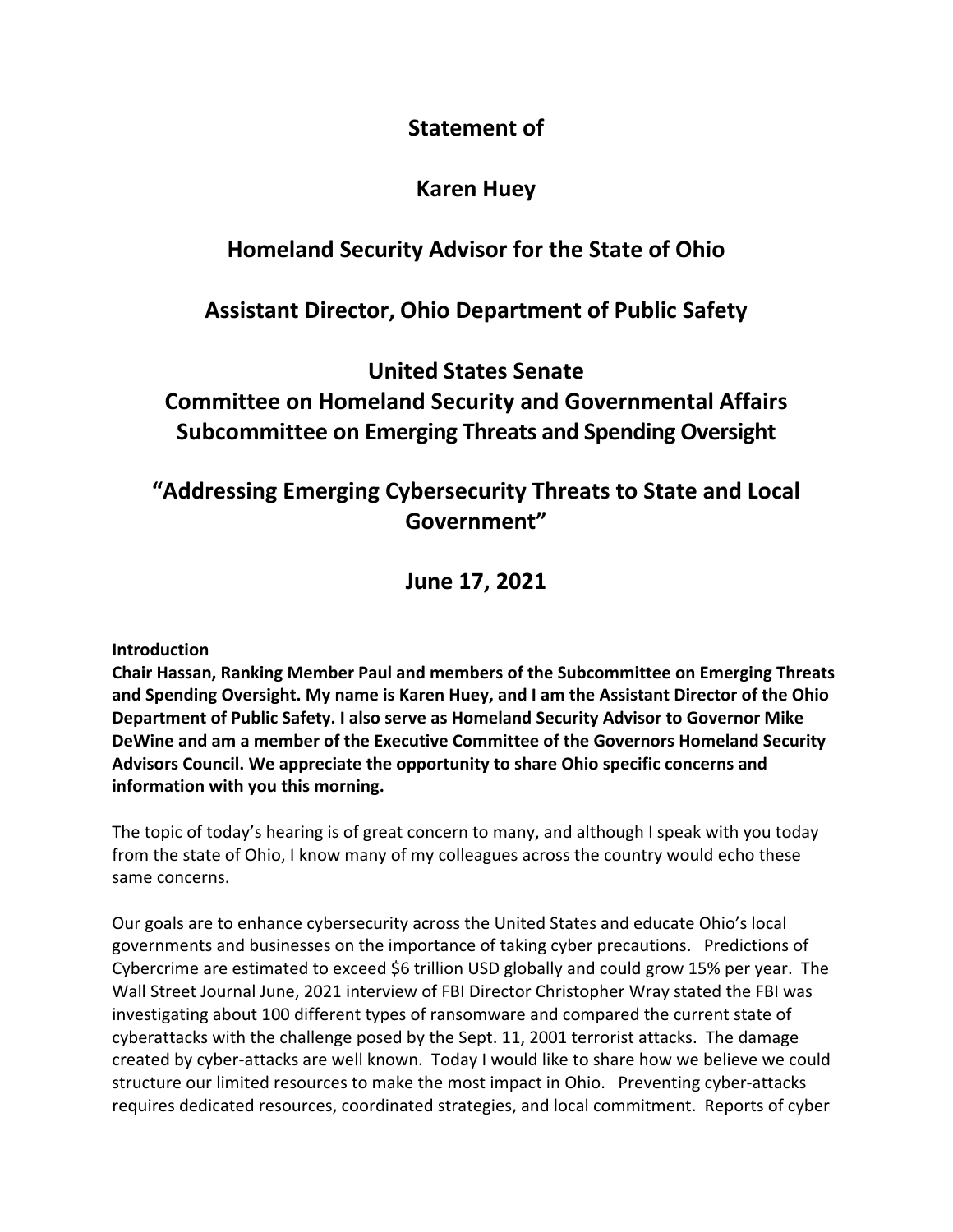intrusions and hacks are common, and the amount of time and resources necessary to recover from a cyber-attack is substantial. It can take months to rebuild systems to eventually make a local government, school system, utility, or business whole again. When successful, our state and local governments, critical infrastructure and businesses will have the tools to prevent future cyber-attacks.

Ohio is investing in and making strides in our efforts to strengthen cybersecurity. The Ohio National Guard has brought together more than 30 public, private, military and educational organizations to form the Ohio Cyber Collaboration Committee, known as OC3. The OC3's mission is to provide a collaborative environment to develop a stronger cybersecurity infrastructure and workforce. OC3 has established four subcommittees to help it achieve its primary goals: the Charter & Governance Public Awareness subcommittee, the Education/Workforce Development subcommittee, the Cyber Range subcommittee, and the Cyber Protection and Preparedness subcommittee. These committees are composed of Ohioans with a wide range of cyber and educational expertise dedicated to making Ohio a leader in how to integrate public-private partnerships into solving the cybersecurity problem.

While I have time to share only highlights, I definitely want to mention OC3's great progress with its Cyber Range Institute, which is a virtual training ground and testing site designed to enhance cybersecurity in Ohio. The Range was developed for and used by the Ohio National Guard, schools: from K through 12 and Universities, governments and businesses to train our cybersecurity workforce, to conduct research, test emerging technologies and host cybersecurity exercises and competitions.

Ohio designed a mechanism to bring existing cyber talent to the fight by authorizing the Ohio Cyber Reserve. Formulated by the OC3's Cyber Protection and Preparedness Subcommittee and authorized by the Ohio general assembly in 2019, the Ohio Cyber Reserve consists of a volunteer force of trained cybersecurity civilians, with the goal to function as a military reserve. They are organized in regional teams under the command of the adjutant general. The Cyber Reserve may be called up by the governor to assist government, critical infrastructure, businesses and citizens in a variety of cyber needs. Regional teams are being created and trained, with future duties to include assessing entities for cybersecurity vulnerabilities and making recommendations aimed at reducing cyber threats.

OC3's education and Workforce Development Subcommittee has done substantial work. It was responsible for identifying critically needed skills and it developed training and educational paths to provide skilled workers in the field of cybersecurity. This subcommittee was responsible for encouraging further development of cybersecurity in both K-12 and higher education. Finally this subcommittee trains users at all levels in good cyber hygiene and best cyber practices.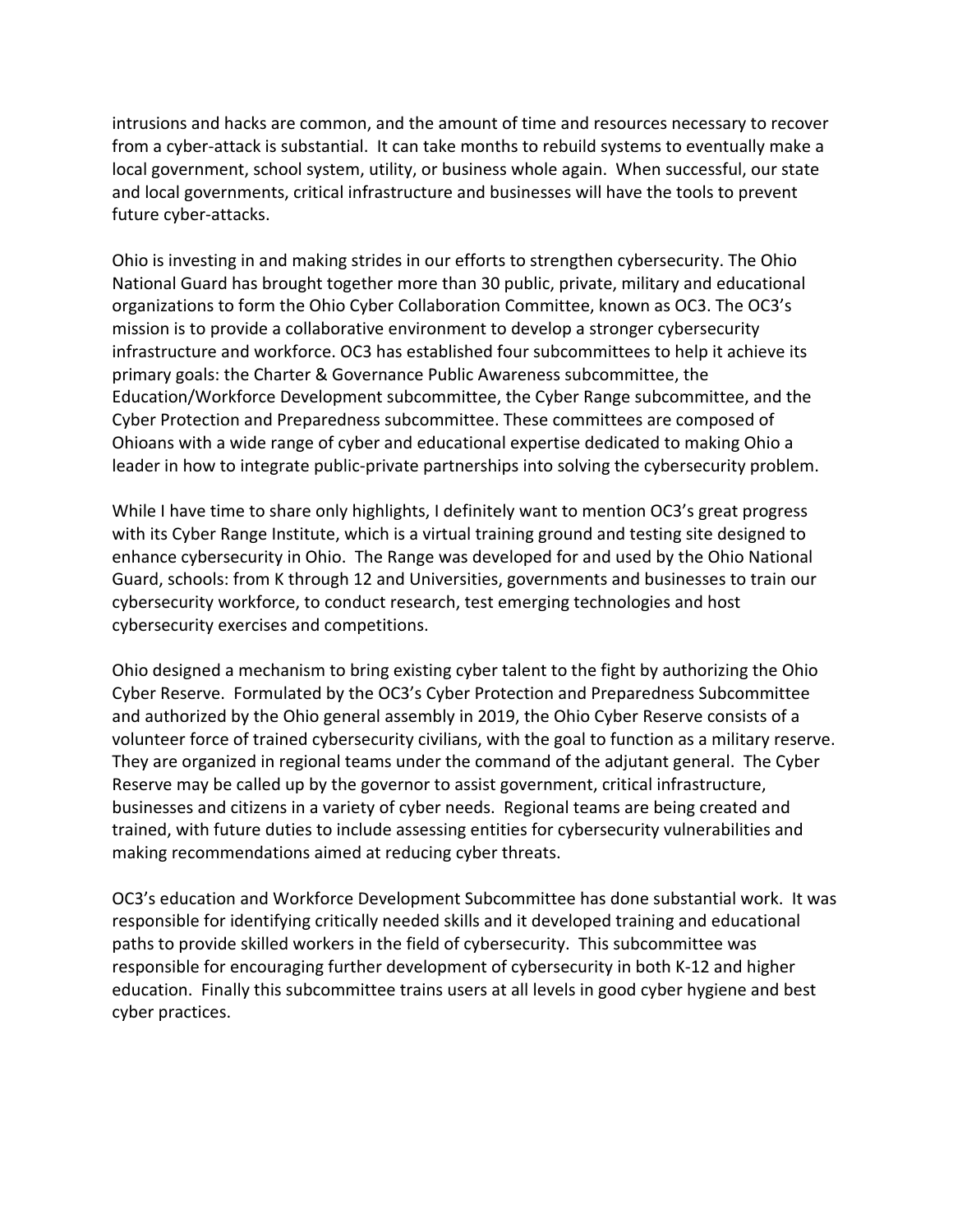What constraints are we and local governments facing? As this subcommittee is aware, states have been receiving Homeland Security grant funding since 9-11. It has allowed us to build fusion centers, harden targets, identify critical infrastructure and form relationships across sectors that never worked together before. A great example of this occurred last week in Ohio and highlights one serous situation where the federal government's support to the states, locals and territories was felt.

Ohio's dedicated federal homeland security intelligence officer shared information about two Chinese video surveillance technology companies whose products have been banned for purchase or use by federal government agencies since 2018. Despite the federal ban, dozens of these systems were purchased in Ohio, including some school districts, and at least one hospital. In turn, Ohio Homeland Security (OHS) drafted a situational awareness bulletin designed to alert Ohio entities that these companies are likely using their products to provide U.S. customer data to the Chinese government for espionage and surveillance operations. OHS shared the bulletin using the relationships built with homeland security grant funding, including OHS' contact and information system, and forwarded to all Ohio Intelligence Liaisons and Ohio Public Private Partnership members. Almost immediately, responsive emails and phone calls from concerned representatives from Ohio entities that had purchased these products were being received and addressed. High level technical mitigation information has already been shared and CISA personnel are working on a plan with the affected entities that will include a more detailed risk management solution.

Ohio uses homeland security funding to support traditional capabilities, such as interoperable communications, search and rescue capabilities, hazmat, and information and intelligence sharing. Local entities used homeland security funding to build out capabilities to prepare for and respond to critical incidents to sustain a level of preparedness. Current funding is also used to support three fusion centers across the state of Ohio. In addition, we use these funds to support local projects across the eight homeland security regions. With the inclusion of cyber as a priority, Ohio's local governments are struggling even more to address the traditional preparedness needs while also prioritizing cyber projects. As homeland security funding has been static or reduced in the past cycles, forcing cyber into the homeland security grant process reduces already limited funding even further.

As the seventh largest state, with a population over 11 million, Ohio currently receives \$6.7 million in homeland security funding. The current carve out for cybersecurity is less than \$340,000.

I would assert that continued use of a small portion of homeland security grant dollars both takes away from the needs of traditional homeland security efforts and minimizes the importance of cybersecurity and its impact on state and local governments.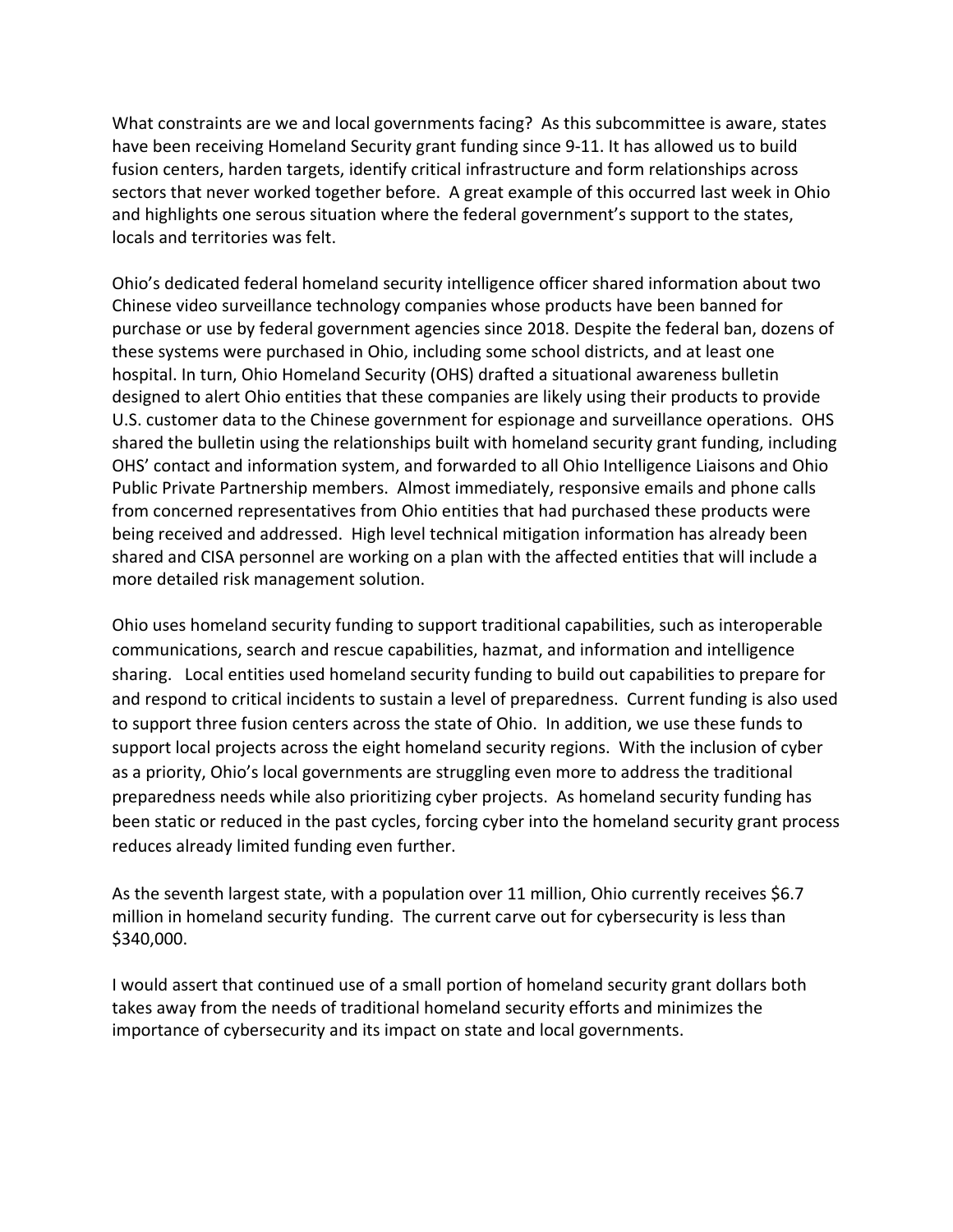We would urge Congress to consider a dedicated grant program that will enhance Ohio's ability to focus on cybersecurity capabilities. Ohio's annual Stakeholder Preparedness Review identifies gaps in cybersecurity including planning staffing, equipment, training and exercising. Due to sporadic and uneven funding, Ohio's local governments find it challenging to formulate plans that address many of those gaps. Cyber-attacks are not limited to our major cities, and developing strong prevention, education and tabletop exercises will take time and resources.

In light of the resource constraints already mentioned and the increasing volume of cyber incidents, a dedicated program will help ensure we remain prepared for traditional terrorist events and cyber threats, without having to choose between them. It allows state and local Homeland Security efforts to remain focused on terrorism and safety while allocating additional funds to cyber to ensure both state and locals are prepared to respond and mitigate the damages from a cyber-attack.

Dedicated grant funding can be used to develop more robust cyber capabilities at the state level to provide guidance and assistance to local entities that lack the funding and infrastructure to implement cyber programs on their own, or who look to the state for leadership, guidance, and standards.

Three main areas identified for dedicated funding:

- 1. The state would share industry developed standards with its local governments, critical infrastructure and small businesses. The state would also offer assessments of current systems to improve where gaps are identified and direct local governments to resources. This is especially important for smaller local governments and businesses that do not have resources. In addition, the state would use existing homeland security procedures to ensure that any funding source created would receive monitoring to ensure compliance with grant requirements and appropriate infrastructure to manage grant funding.
- 2. The state would provide education and training to local governments, critical infrastructure and business entities that will include cyber exercises, end-user training, resources and guidance documents.
- 3. The state would make improvements to existing secure communication platforms that will be used to gather and disseminate important timely cyber information regarding threats to trusted partners.

Additionally, Ohio recommends that if cyber is a separate funding source, that federal guidance require as a condition of funding that local governments and businesses share indicators of compromise with the state to include: offender IP addresses, offender email addresses, the source of infection, if known, occurrence timelines and investigator contact information. Understanding the scope of the problem will identify better strategies, prevention and mitigation plans. If adopted, we also strongly recommend federal protection of the entity's information related to the existence and details of the cyber incident. Governments and businesses alike will be reluctant to share news or details of cyber incidents when the information could be shared publicly.